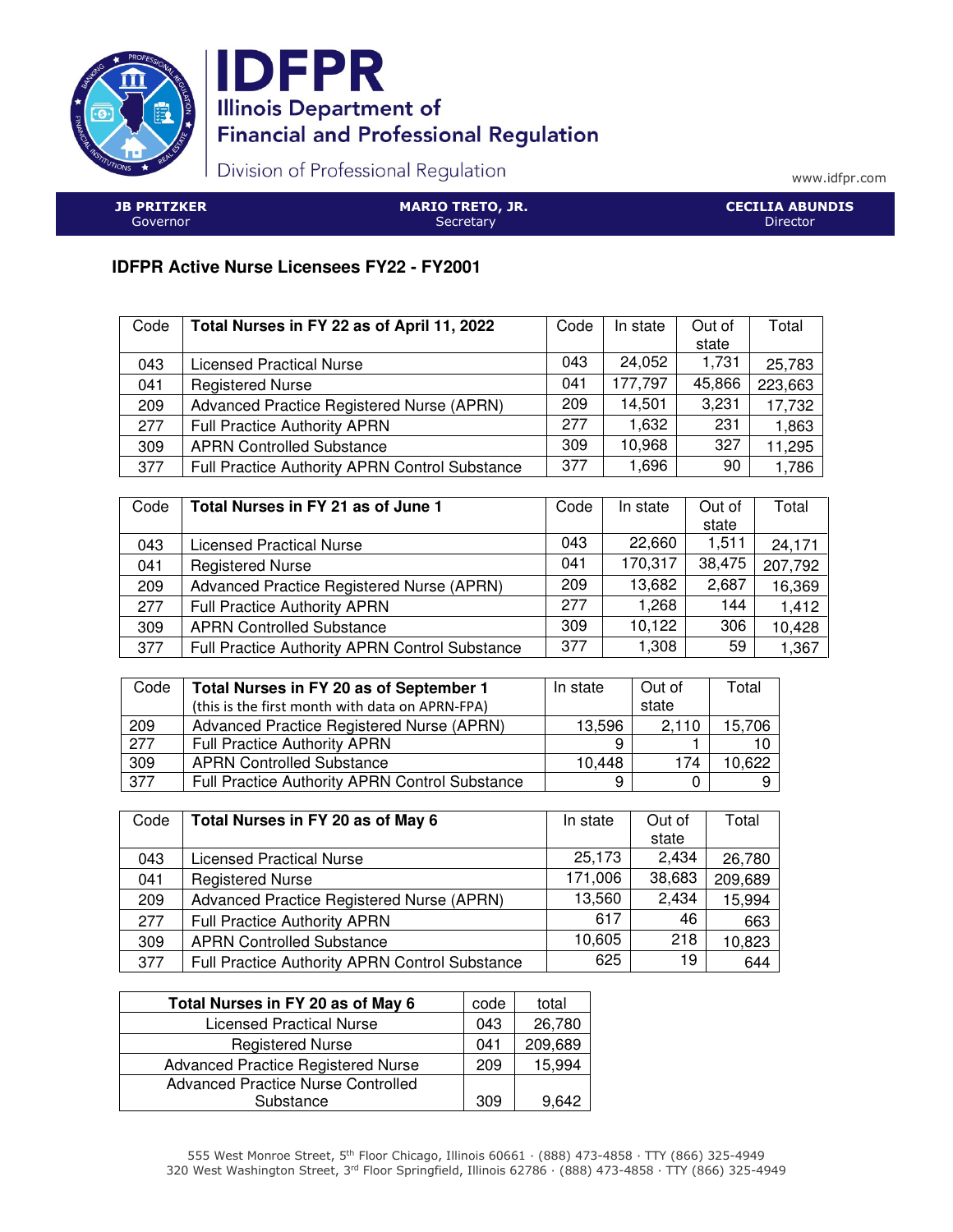| Total Nurses in FY 18 as of June          | code | total   |
|-------------------------------------------|------|---------|
| <b>Licensed Practical Nurse</b>           | 043  | 27,492  |
| <b>Registered Nurse</b>                   | 041  | 198,121 |
| <b>Advanced Practice Registered Nurse</b> | 209  | 14,353  |
| <b>Advanced Practice Nurse Controlled</b> |      |         |
| Substance                                 | 309  | 9.805   |

| Total Nurses in FY 17 as of April 30 | code | total   |
|--------------------------------------|------|---------|
| Licensed Practical Nurse             | 043  | 25,310  |
| <b>Registered Nurse</b>              | 041  | 186,439 |
| <b>Advanced Practice Nurse</b>       | 209  | 12,581  |
| Advanced Practice Nurse Controlled   |      |         |
| Substance                            | 309  | 8,330   |

| Total Nurses in FY 16 as of June 30 | code | total   |
|-------------------------------------|------|---------|
| <b>Licensed Practical Nurse</b>     | 043  | 28,792  |
| <b>Registered Nurse</b>             | 041  | 189,667 |
| <b>Advanced Practice Nurse</b>      | 209  | 11.760  |
| Advanced Practice Nurse Controlled  |      |         |
| Substance                           | 309  | 645     |

| Total Nurses in FY 15 as of June 30 | code | total   |
|-------------------------------------|------|---------|
| Licensed Practical Nurse            | 043  | 26,731  |
| <b>Registered Nurse</b>             | 041  | 180,093 |
| <b>Advanced Practice Nurse</b>      | 209  | 10,379  |
| Advanced Practice Nurse Controlled  |      |         |
| Substance                           | 309  | 6.331   |

| Total Nurses in FY 14 as of June 30 | code | total   |
|-------------------------------------|------|---------|
| <b>Licensed Practical Nurse</b>     | 043  | 29,406  |
| <b>Registered Nurse</b>             | 041  | 178,302 |
| <b>Advanced Practice Nurse</b>      | 209  | 9,517   |
| Advanced Practice Nurse Controlled  |      |         |
| Substance                           | 309  | 5.739   |

| Total Nurses in FY 13 as of June 30 | code | total   |
|-------------------------------------|------|---------|
| Licensed Practical Nurse            | 043  | 27,087  |
| <b>Registered Nurse</b>             | 041  | 171,786 |
| <b>Advanced Practice Nurse</b>      | 209  | 8.523   |
| Advanced Practice Nurse Controlled  |      |         |
| Substance                           | 309  | 4 928   |

| Total Nurses in FY 12 as of June 30 | code | total   |
|-------------------------------------|------|---------|
| Licensed Practical Nurse            | 043  | 30,760  |
| <b>Registered Nurse</b>             | 041  | 172,525 |
| <b>Advanced Practice Nurse</b>      | 209  | 7.989   |
| Advanced Practice Nurse Controlled  |      |         |
| Substance                           | 309  | .698    |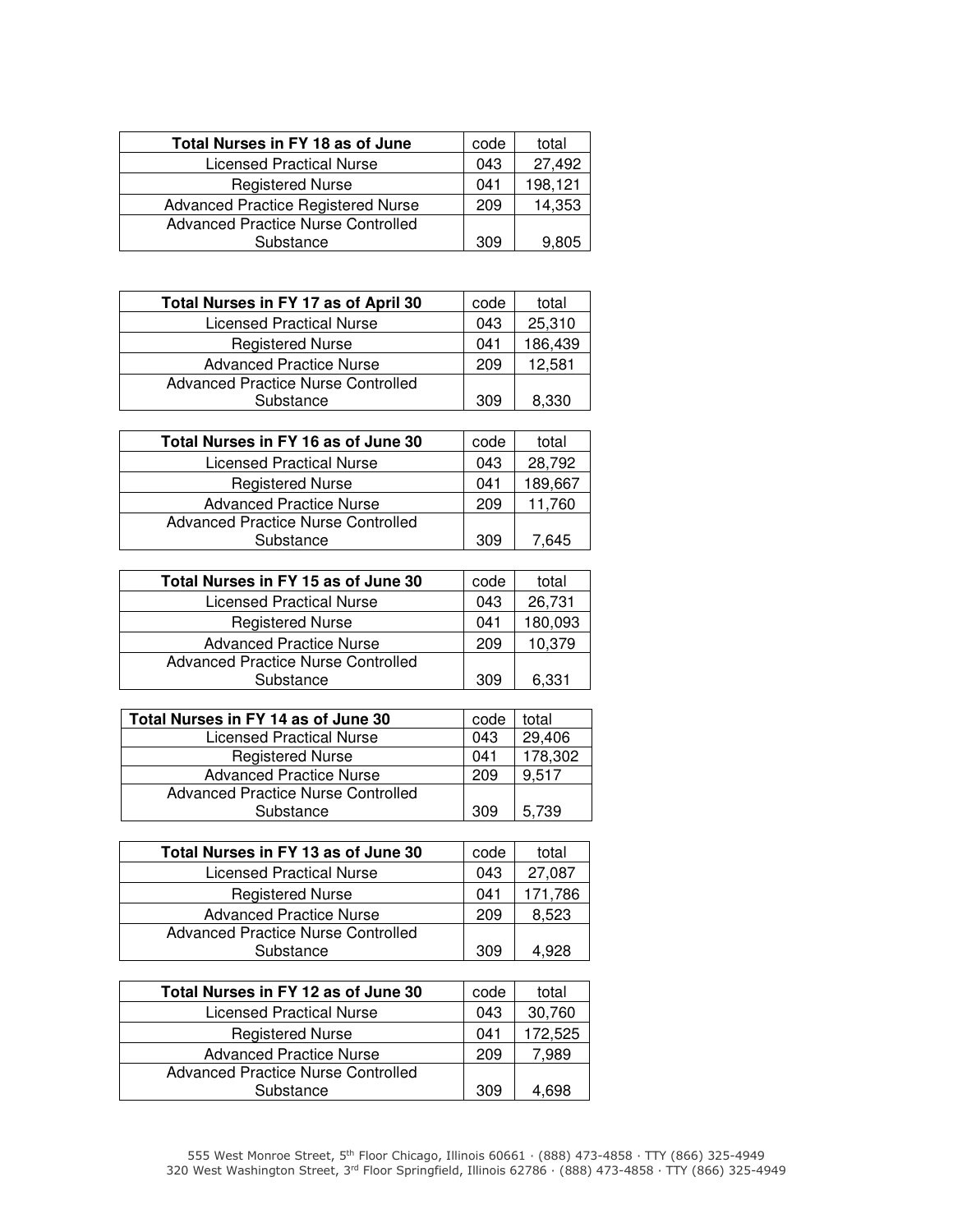| Total Nurses in FY 11 as of June 30 | code | total   |
|-------------------------------------|------|---------|
| Licensed Practical Nurse            | 043  | 28,364  |
| <b>Registered Nurse</b>             | 041  | 170,140 |
| <b>Advanced Practice Nurse</b>      | 209  | 7,384   |
| Advanced Practice Nurse Controlled  |      |         |
| Substance                           | 309  | 4.103   |

| Total Nurses in FY 10 as of June 30       | code | total   |
|-------------------------------------------|------|---------|
| Licensed Practical Nurse                  | 043  | 30,579  |
| <b>Registered Nurse</b>                   | 041  | 167,681 |
| <b>Advanced Practice Nurse</b>            | 209  | 6.921   |
| <b>Advanced Practice Nurse Controlled</b> |      |         |
| Substance                                 | 309  | 3,820   |

| Total Nurses in FY 2009 as of June 30 | code | total   |
|---------------------------------------|------|---------|
| <b>Licensed Practical Nurse</b>       | 043  | 27,872  |
| <b>Registered Nurse</b>               | 041  | 162,394 |
| <b>Advanced Practice Nurse</b>        | 209  | 6,497   |
| Advanced Practice Nurse Controlled    |      |         |
| Substance                             | 309  | 3.350   |

| Total Nurses in FY 2008 as of June 30 | code | total   |
|---------------------------------------|------|---------|
| Licensed Practical Nurse              | 043  | 29,179  |
| <b>Registered Nurse</b>               | 041  | 159,514 |
| <b>Advanced Practice Nurse</b>        | 209  | 6,164   |
| Advanced Practice Nurse Controlled    |      |         |
| Substance                             | 309  | 3.185   |
|                                       |      |         |

| Total Nurses in FY 2007 as of June 30 | code | total   |
|---------------------------------------|------|---------|
| <b>Licensed Practical Nurse</b>       | 043  | 26,572  |
| <b>Registered Nurse</b>               | 041  | 154,325 |
| <b>Advanced Practice Nurse</b>        | 209  | 5,838   |
| Advanced Practice Nurse Controlled    |      |         |
| Substance                             | 309  |         |

| Total Nurses in FY 2006 as of June 30 | code | total   |
|---------------------------------------|------|---------|
| Licensed Practical Nurse              | 043  | 28,150  |
| <b>Registered Nurse</b>               | 041  | 144,383 |
| <b>Advanced Practice Nurse</b>        | 209  | 5,233   |
| Advanced Practice Nurse Controlled    |      |         |
| Substance                             | 309  | 2.349   |

| Total Nurses in FY 2005 as of June 30 | code | total   |
|---------------------------------------|------|---------|
| Licensed Practical Nurse              | 043  | 26,051  |
| <b>Registered Nurse</b>               | 041  | 148,038 |
| <b>Advanced Practice Nurse</b>        | 209  | 5,154   |
| Advanced Practice Nurse Controlled    |      |         |
| Substance                             | 309  | 2.324   |